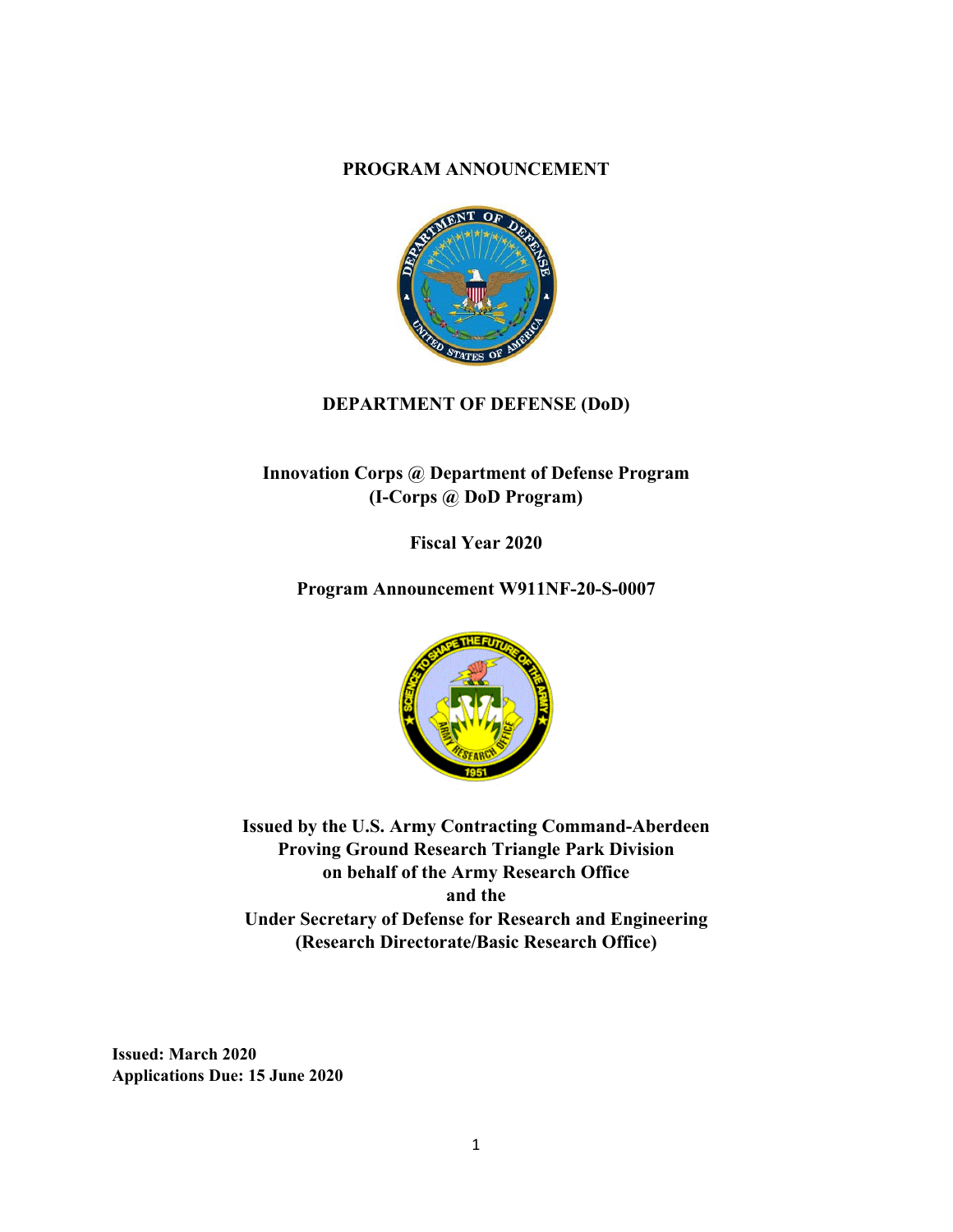# **Table of Contents**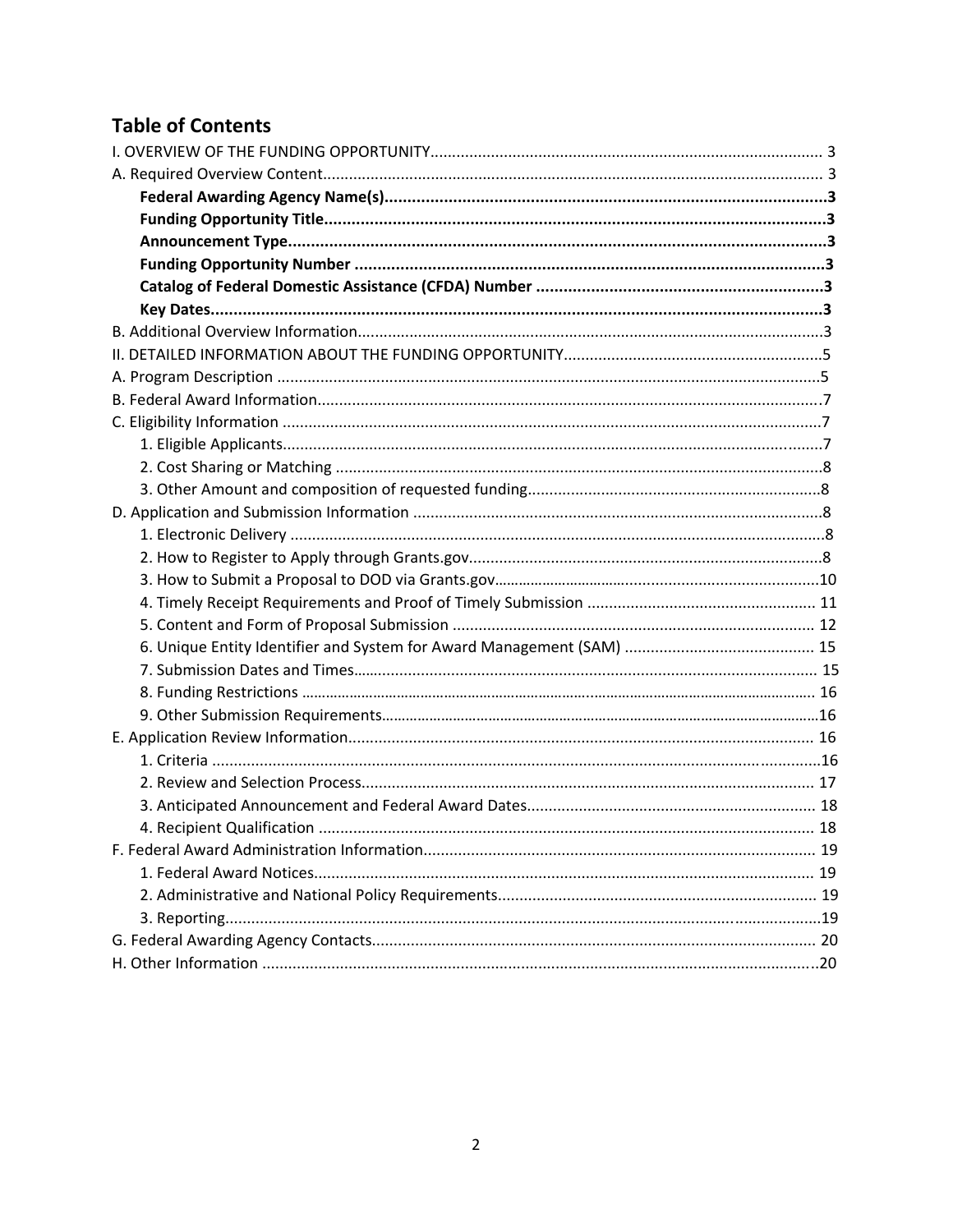#### **I. OVERVIEW OF THE FUNDING OPPORTUNITY**

#### **A. Required Overview Content**

#### **Federal Awarding Agency Name(s)**

This Department of Defense (DoD) program is issued by the U.S. Army Contracting Command-Aberdeen Proving Ground Research Triangle Park Division on behalf of the Army Research Office (ARO).

#### **Funding Opportunity Title**

Innovation Corps @ Department of Defense Program (I-Corps @ DoD Program) Fiscal Year 2020

#### **Announcement Type**

This is the initial announcement.

#### **Funding Opportunity Number**

**W911NF-20-S-0007**

#### **Catalog of Federal Domestic Assistance (CFDA) Number**

12.630, Basic, Applied, and Advanced Research in Science and Engineering

#### **Key Dates**

This announcement will be **open to receive applications continuously** until 4:00 p.m. Eastern Daylight Time, 15 June 2020, at which point all applications must be received. 15 May 2020 is the cutoff date for submission of informal white papers or questions to the I-Corps @ DoD Program Manager.

#### **B. Additional Overview Information**

The Innovation Corps at the Department of Defense (I-Corps  $(a)$  DoD) program is an opportunity for Principal Investigators (PIs) to learn how to commercialize their discoveries / innovations. Successful applicants will receive a grant of up to \$70,000 to attend a program that provides extensive training in product commercialization from industry experts and 'serial entrepreneurs' who have helped train over 1000 I-Corps™ Teams in how to bring their innovations to market. The I-Corps @ DoD program is a pilot program modeled after the National Science Foundation (NSF) I-Corps™ program (Note: Trademark hereafter asserted and referred to as I-Corps). The key component of the I-Corps @ DoD program is the I-Corps Team. The I-Corps Team is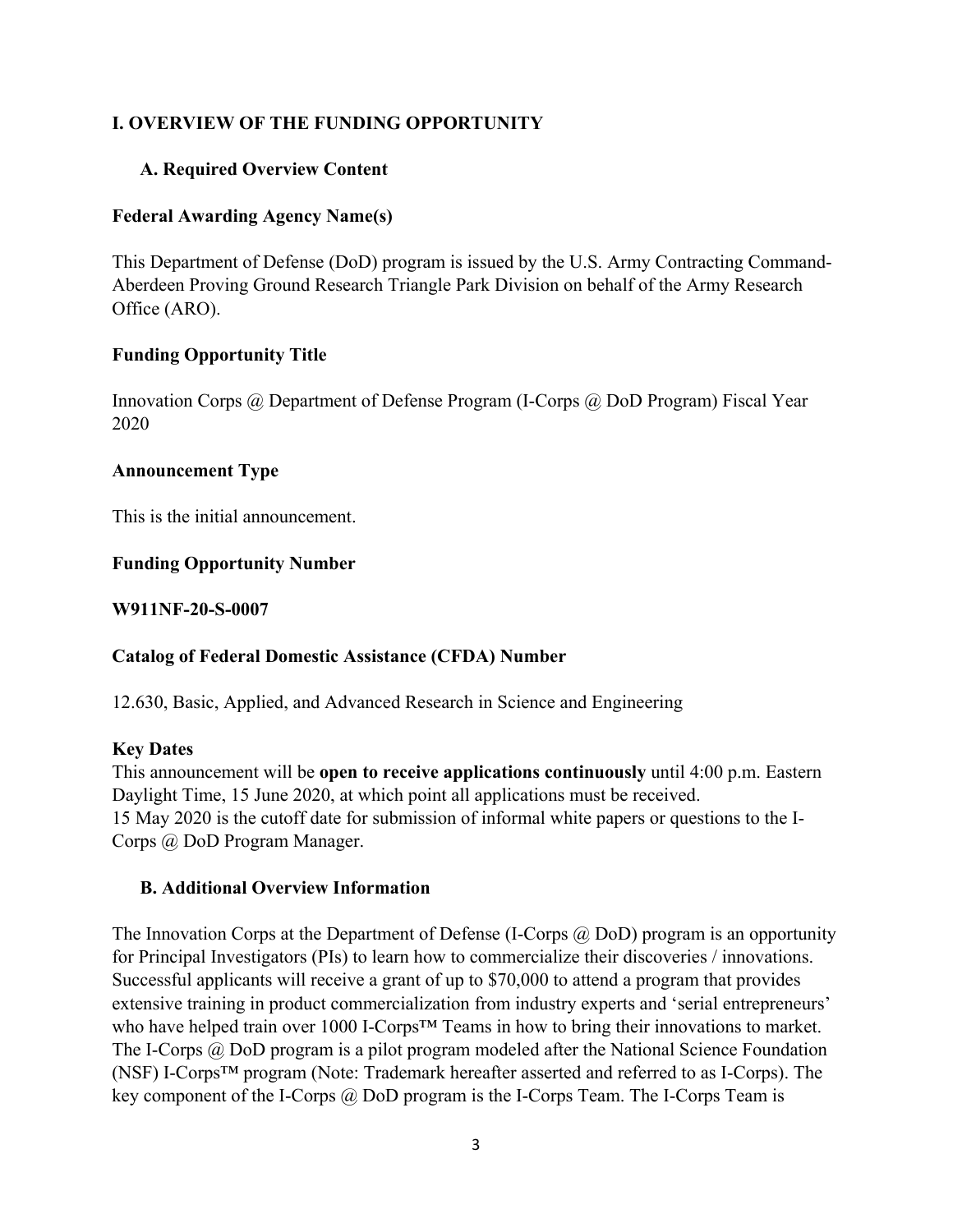comprised of the Technical Lead, the Entrepreneurial Lead and the Mentor. The Entrepreneurial Lead is typically a postdoctoral researcher, graduate student, or other student, possesses relevant technical knowledge and a deep commitment to investigate the commercial landscape surrounding the innovation. The Mentor brings entrepreneurial experience and serves as the principal guide in determining the technology disposition – Technical Leads/PIs ideally locate their own mentor, but can also contact the I-Corps  $\hat{\omega}$  DoD Program Manager for assistance with locating a mentor.

The I-Corps @ DoD Teams members are required to attend a three-day entrepreneurial immersion course together (locations and dates are posted on the NSF I-Corps program web site, and further information will be provided to successful applicants). All I-Corps Team members will be required to attend a kick-off workshop, to join a series of web-based lectures, and to present their business proposals at a meeting of I-Corps™ grantees. All I-Corps Team members also are expected to invest significant effort in their projects outside of the university/laboratory environment. This curriculum requires full participation from the entire I-Corps Team. Each team member must commit to in-depth preparation, attendance at the lectures and workshops, and at least 15 additional hours per week for customer discovery.

Grants for for-profit and nonprofit organizations exempted from Subpart E—Cost Principles of 2 CFR Part 200, are primarily governed by the following:

> Federal statutes Federal regulations 32 CFR Part 34 - Administrative Requirements for Grants and Agreements with For-Profit Organizations

32 CFR Parts 21, 22, 26, and 28

DoD Research and Development General Terms and Conditions

Agency-specific Research Terms and Conditions

The following websites may be accessed to obtain an electronic copy of the governing regulations and terms and conditions:

Code of Federal Regulations (CFR): http://www.ecfr.gov

 DoD Research and Development General Terms and Conditions: https://www.onr.navy.mil/work-with-us/manage-your-award/manage-grantaward/grants-terms-conditions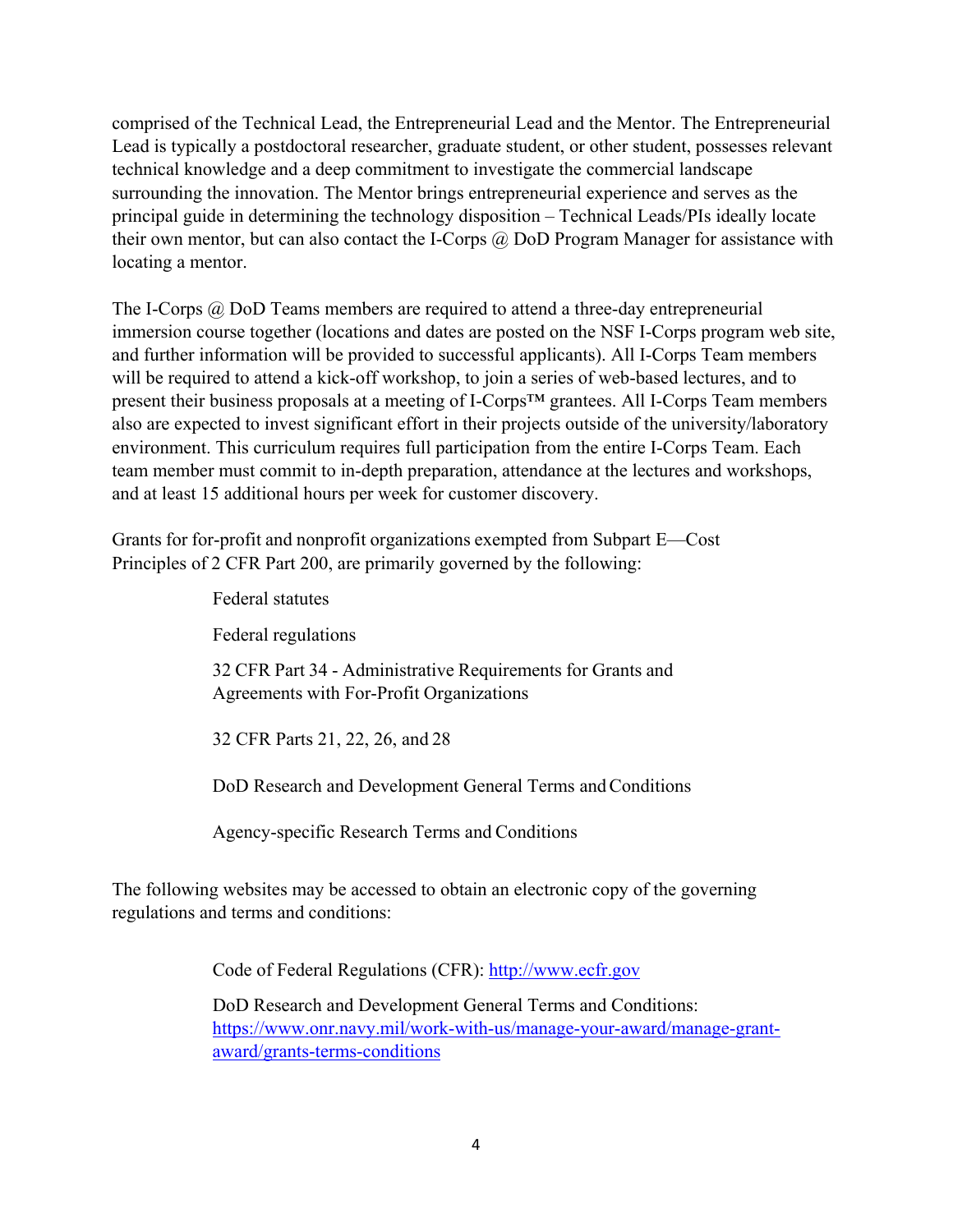Agency-specific Research Terms and Conditions: http://www.arl.army.mil/www/default.cfm?page=8

# **II. DETAILED INFORMATION ABOUT THE FUNDING OPPORTUNITY A. Program Description**

The Department of Defense (DoD) is soliciting applications from current/recent DoD awardees on research topics to receive mentoring and funding to accelerate the transition and commercialization of the funded research. The I-Corps  $\omega$  DoD program is designed to support the acceleration of research innovations from qualifying institutions by providing Principal Investigators (PIs) and students with training and mentorship in customer discovery and the commercialization process.

The goals of this program are to spur the transition of fundamental research with potential defense relevance to the marketplace, to encourage collaboration between academia and industry, and to train students, faculty, and other researchers to understand innovation and entrepreneurship.

There will be three outcomes of the I-Corps  $\omega$  DoD program: 1) a clear go/no go decision regarding viability of products and services, 2) should the decision be to move the effort forward, a transition plan to do so, and 3) an understanding of what kind of minimum viable product demonstration would be required by key partners and customer segments.

The go/no go decision of the proposed effort will be made by the I-Corps team in consultation with the I-Corps program instructors, the I-Corps @ DoD Program Manager, and NSF I-Corps leadership.

# **Requirements:**

# **Receipt of a Prior DoD Award:**

A DoD award to an institute of higher education for the conduct of research in a scientific or engineering field, relevant to the proposed innovation, and that is currently active or that has a performance period ending date after February 15, 2015 is required.

**Team:** An I-Corps @ DoD team will need to be established prior to proposal submission. The I-Corps @ DoD team will consist of three roles:

- 1. Entrepreneurial Lead.
- 2. I-Corps @ DoD Mentor; and
- 3. Technical Lead (Principal Investigator).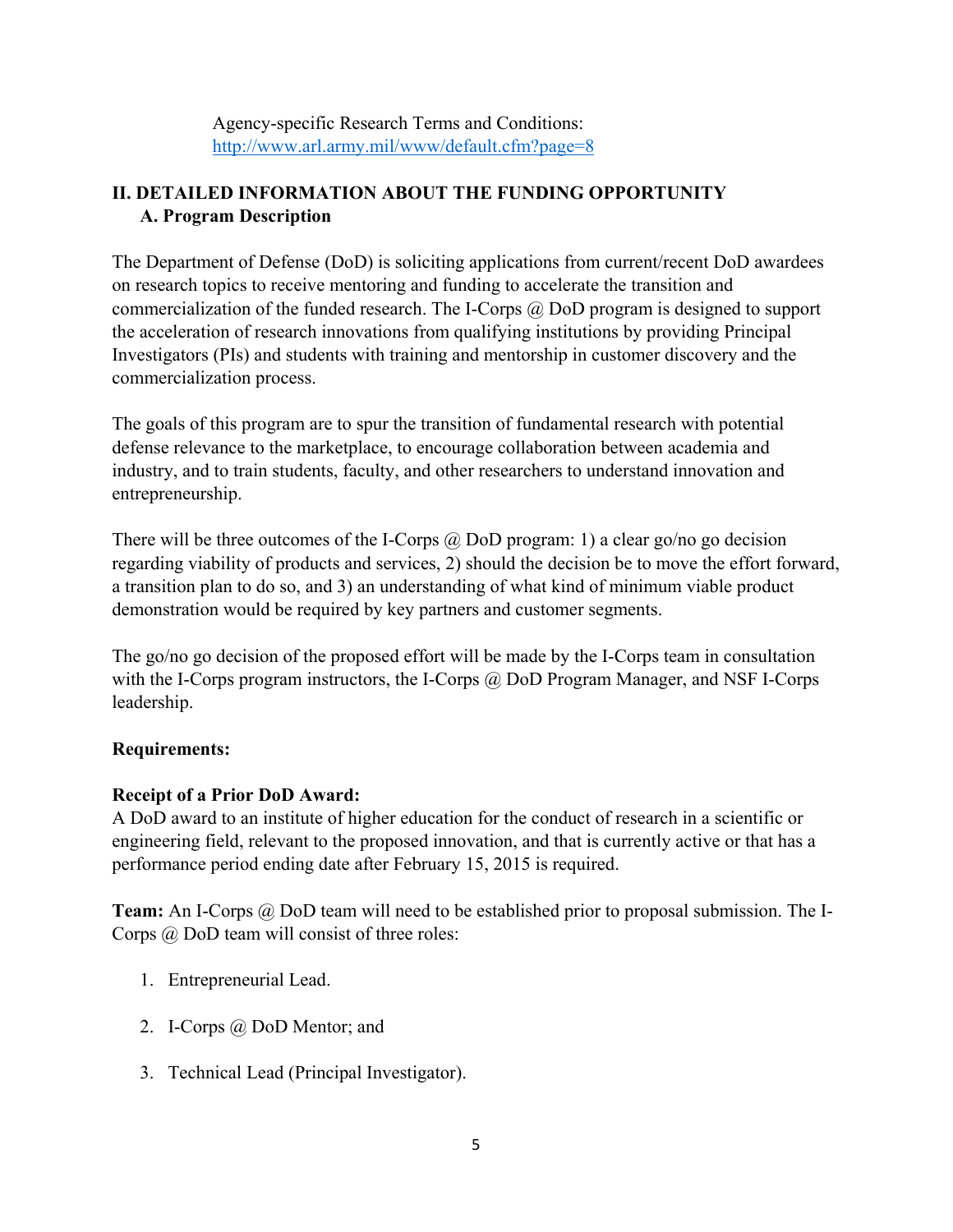The **Entrepreneurial Lead** will typically be a Post-Doctoral scholar, graduate, research scientist, or other student with relevant knowledge of the technology and a deep commitment to investigate the commercial landscape surrounding the innovation. In rare circumstances, with approval of the I-Corps  $(a)$  DoD Program Manager, it also could be the PI. The Entrepreneurial Lead should also be capable and have the will to support the transition of the technology, should the I-Corps @ DoD project demonstrate the potential for commercial viability.

The **I-Corps @ DoD Mentor** will typically be an experienced entrepreneur with proximity to the institution and experience in transitioning technology out of Academic labs. The I-Corps Teams Mentor should be a third-party resource and may be recommended by the proposing institution. The I-Corps Teams Mentor will be responsible for advising the team on its progress through I-Corps and will usually have contacts in the industry area(s) being explored. Other than their direct expenses for program participation (e.g. travel expenses to program activities, conferences, and interviews), Mentors are not generally compensated through I-Corps Teams awards. The I-Corps @ DoD Mentor will be responsible for guiding the team forward and tracking progress through regular communication with the I-Corps @ DoD Program Manager.

The **Technical Lead** will typically be a faculty member, senior research scientist or postdoctoral scholar with deep and direct technical expertise in the actual core technology about which the I-Corps team is exploring commercial potential. Typically, the Technical Lead will also serve as the proposal Principal Investigator (PI).

# **I-Corps Teams Curriculum Participation**

I-Corps team members are required to participate in the I-Corps Teams Curriculum developed by the National Science Foundation. This curriculum typically includes an in-person Entrepreneurial Curriculum Immersion Kickoff, a weekly online curriculum, and an in-person Lessons Learned report-out. More details on the exact I-Corps Teams Curriculum can be found in the NSF I-Corps Teams FAQ at https://www.nsf.gov/pubs/2018/nsf18057/nsf18057.jsp Note that while I-Corps @ DoD teams go through the same course curriculum as the NSFfunded I-Corps teams, the NSF program differs on other details listed in the linked FAQ. Dates for upcoming cohorts will be posted on the NSF I-Corps program website.

The I-Corps Teams Curriculum provides real-world, hands-on, immersive learning about what it takes to evaluate commercial opportunity around the innovation. The main activity is customer discovery where the team leaves the lab to evaluate potential product-market fit and the wider business model. The team's progress in customer discovery will be shared with the entire cohort to facilitate group learning. At the end of the curriculum, Teams are expected to have performed at least one hundred (100) face-to-face interviews with potential customers and potential partners from their proposed target market(s).

I-Corps teams are encouraged to travel extensively to reach their customer discovery goals for the curriculum. Travel to customer discovery interviews typically does not need approval by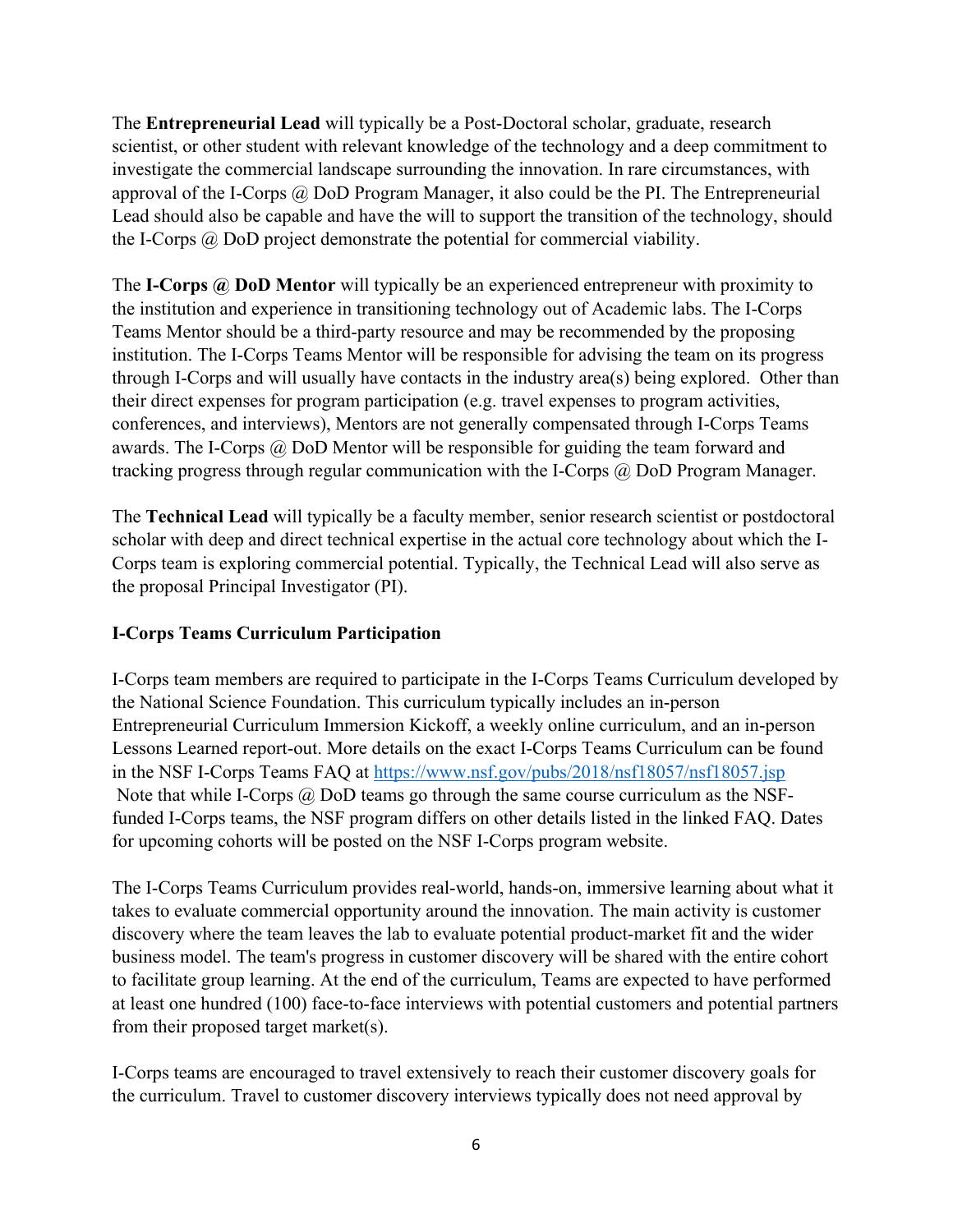DoD, however, teams must obtain written prior approval from the DoD I-Corps program officer for either international travel or travel to an academic conference.

Online content establishing the process and progress tracking throughout the post-award effort will be hosted by NSF. The team's progress will be tracked through a closed Wiki environment accessible only by NSF, the I-Corps @ DoD Program Manager and the team.

**Expectations from the I-Corps @ DoD Grant**: Successful completion of the I-Corps @ DoD grant is expected to contribute to one or more of the following:

- New for-profit start-up businesses
- Licensing the intellectual property developed under an SBIR/STTR project or other commercial endeavor
- A business plan suitable for review by third-party investors
- Enhancing the entrepreneurial mindset among DoD-funded researchers

In addition to the NSF-hosted post award tracking efforts, DoD will seek to collect outcomes from the awardees along the lines listed above during post-award period.

# **B. Federal Award Information**

DoD intends to award roughly \$700,000 under this Program Announcement (PA), subject to the availability of funds. Awards will be in the form of grants, and all awards will be made by the U.S. Army Contracting Command-Aberdeen Proving Ground Research Triangle Park Division (ACC-APG-RTP Division) on behalf of the ARO, as an agent of the USD(R&E). Award size will not exceed \$70,000. Up to 10 awards are anticipated for FY 20. All awards will have a performance period of 12 months.

# **C. Eligibility Information**

# 1. Eligible Applicants

Eligible applicants under this PA are degree-granting universities that have previously received a DoD award for the conduct of research in a scientific or engineering field, relevant to the proposed innovation, and the award is either current or was completed after 15 February 2015. Applying institutions are responsible for providing the award number and verifying the nature of the award with the award contact. There is no restriction on the place of performance included in the PA.

a. USE OF AWARD. —

 (1) IN GENERAL. —Subject to subparagraph (2), the funds from an award shall be used to attend I-Corps program activities and to conduct customer discovery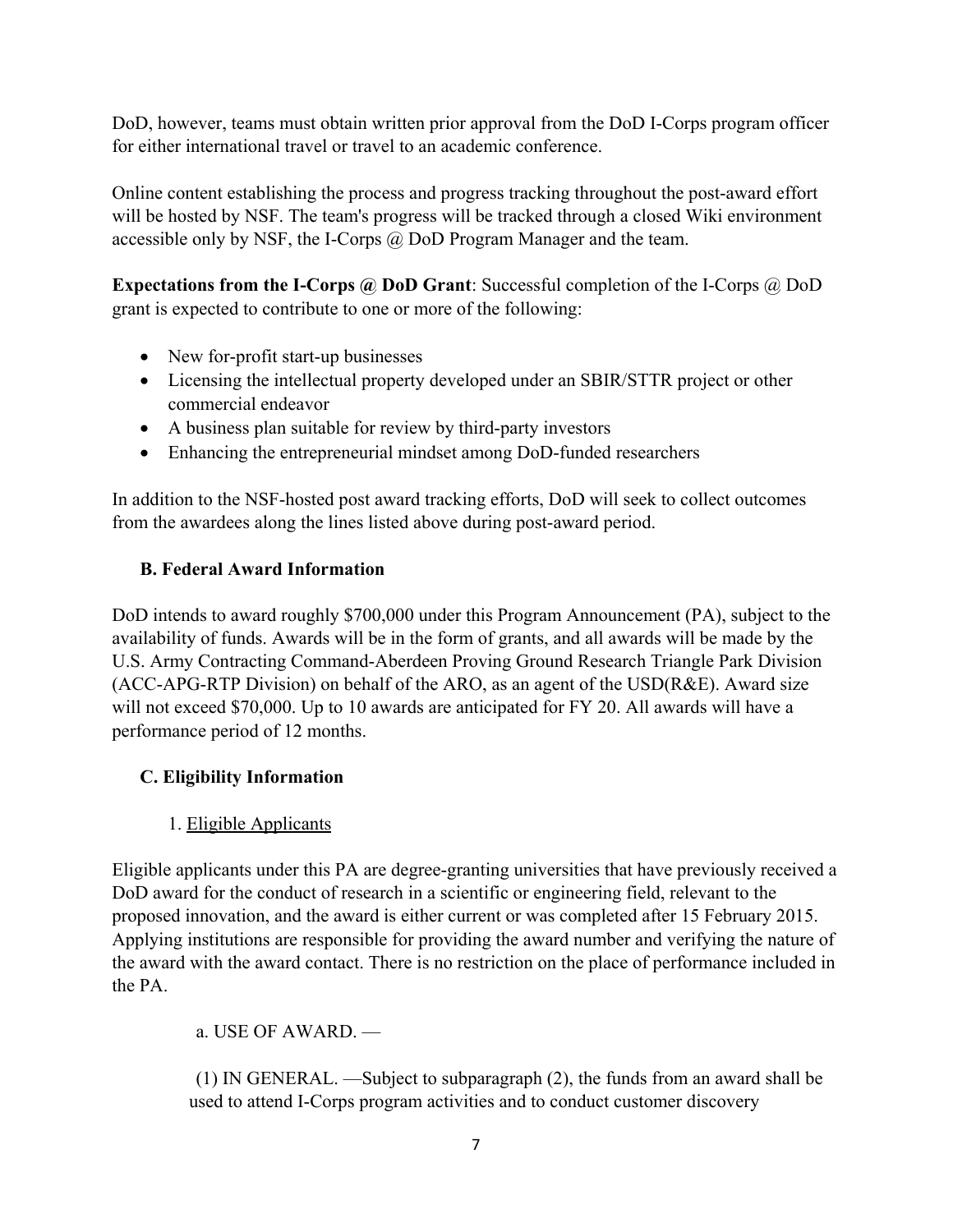interviews as detailed by the I-Corps program curriculum. Funds remaining after program attendance may be used to further evaluate the commercial potential of existing discoveries, including technical validations, market research, clarifying intellectual property rights, and investigating commercial business opportunities.

(2) LIMITATIONS. —

(i) The amount of an award may not exceed \$70,000 including indirect costs.

 (ii) Funds from an award will be not be used for additional research, or to fund the acquisition of research equipment or supplies unrelated to commercialization activities.

(iii) Profit/fees are not permitted.

#### 2. Cost Sharing or Matching

Cost sharing or matching is not required under this PA-and is not an evaluation factor.

#### 3. Other Amount and Composition of Requested Funding

An application may request DoD funding between \$40,000 and \$70,000. An application that requests aggregate funding less than \$40,000, or greater than \$70,000 will be considered nonresponsive and will not be accepted for review. Applicants that use a "modified total direct costs" base for reimbursement of indirect costs are reminded that the costs of equipment are excluded from the base for purposes of indirect (facilities and administration) cost calculations.

#### **D. Grants.gov Application Submission and Receipt Procedures**

*This section provides the application submission and receipt instructions for DoD program applications. Please read the following instructions carefully and completely.*

1. Electronic Delivery

DoD is participating in the Grants.gov initiative to provide the grant community with a single site to find and apply for grant funding opportunities. DoD requires applicants to submit their applications online through Grants.gov.

#### 2. How to Register to Apply through Grants.gov

a. *Instructions:* Read the instructions below about registering to apply for DoD funds. Applicants should read the registration instructions carefully and prepare the information requested before beginning the registration process. Reviewing and assembling the required information before beginning the registration process will alleviate last-minute searches for required information.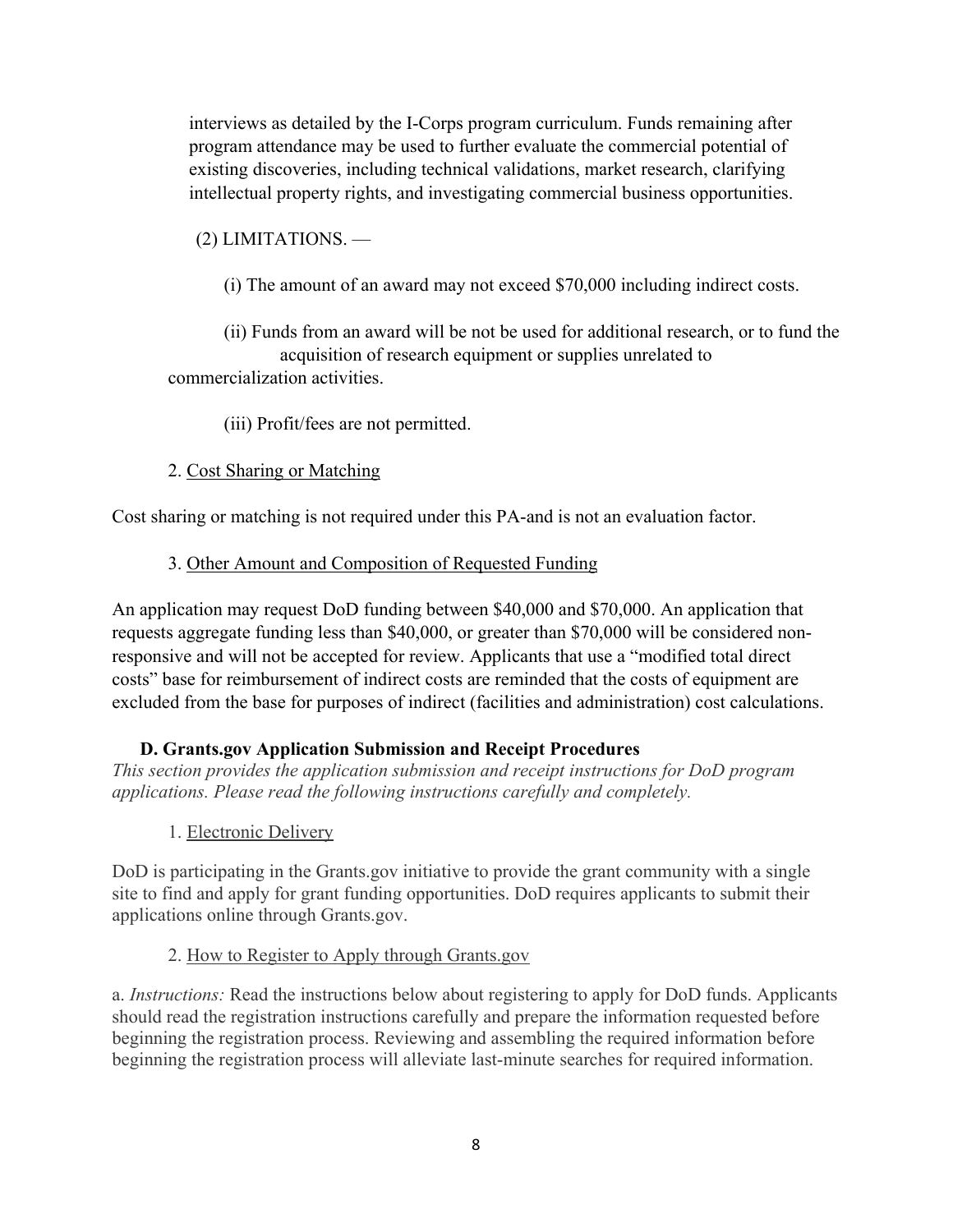Organizations must have a Data Universal Numbering System (DUNS) Number, active System for Award Management (SAM) registration, and Grants.gov account to apply for grants. If individual applicants are eligible to apply for this funding opportunity, then you may begin with step 3, Create a Grants.gov Account, listed below.

Creating a Grants.gov account can be completed online in minutes, but DUNS and SAM registrations may take several weeks. Therefore, an organization's registration should be done in sufficient time to ensure it does not impact the entity's ability to meet required application submission deadlines.

Complete organization instructions can be found on Grants.gov here: https://www.grants.gov/web/grants/applicants/organization-registration.html

1) *Obtain a DUNS Number*: All entities applying for funding, including renewal funding, must have a DUNS Number from Dun & Bradstreet (D&B). Applicants must enter the DUNS Number in the data entry field labeled "Organizational DUNS" on the SF-424 form. For more detailed instructions for obtaining a DUNS Number, refer to: https://www.grants.gov/web/grants/applicants/organization-registration/step-1-obtainduns-number.html

2) *Register with SAM*: All organizations applying online through Grants.gov must register with the System for Award Management (SAM). Failure to register with SAM will prevent your organization from applying through Grants.gov. SAM registration must be renewed annually. For more detailed instructions for registering with SAM, refer to: https://www.grants.gov/web/grants/applicants/organization-registration/step-2-registerwith-sam.html

3) *Create a Grants.gov Account*: The next step is to register an account with Grants.gov. Follow the on-screen instructions or refer to the detailed instructions here: https://www.grants.gov/web/grants/applicants/registration.html

4) *Add a Profile to a Grants.gov Account*: A profile in Grants.gov corresponds to a single applicant organization the user represents (i.e., an applicant) or an individual applicant. If you work for or consult with multiple organizations and have a profile for each, you may log in to one Grants.gov account to access all your grant applications. To add an organizational profile to your Grants.gov account, enter the DUNS Number for the organization in the DUNS field while adding a profile. For more detailed instructions about creating a profile on Grants.gov, refer

to: https://www.grants.gov/web/grants/applicants/registration/add-profile.html

5) *EBiz POC Authorized Profile Roles*: After you register with Grants.gov and create an Organization Applicant Profile, the organization applicant's request for Grants.gov roles and access is sent to the EBiz POC. The EBiz POC will then log in to Grants.gov and authorize the appropriate roles, which may include the AOR role, thereby giving you permission to complete and submit applications on behalf of the organization. You will be able to submit your application online any time after you have been assigned the AOR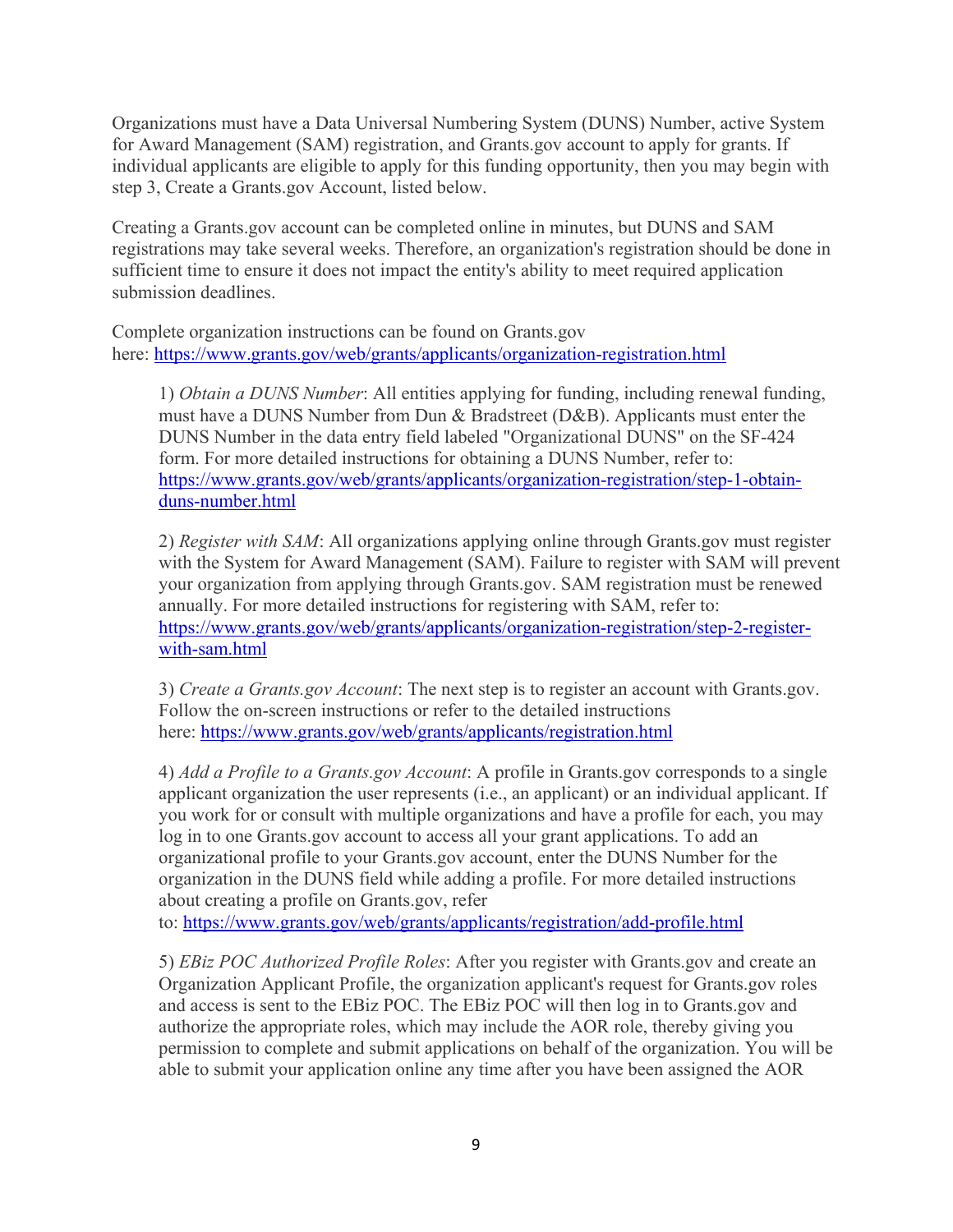role. For more detailed instructions about creating a profile on Grants.gov, refer to: https://www.grants.gov/web/grants/applicants/registration/authorize-roles.html

6) *Track Role Status*: To track your role request, refer to: https://www.grants.gov/web/grants/applicants/registration/track-role-status.html

b. *Electronic Signature*: When applications are submitted through Grants.gov, the name of the organization applicant with the AOR role that submitted the application is inserted into the signature line of the application, serving as the electronic signature. The EBiz POC **must** authorize people who are able to make legally binding commitments on behalf of the organization as a user with the AOR role; **this step is often missed, and it is crucial for valid and timely submissions.**

#### 3. How to Submit a Proposal to DoD via Grants.gov

Grants.gov applicants can apply online using Workspace. Workspace is a shared, online environment where members of a grant team may simultaneously access and edit different webforms within an application. For each funding opportunity announcement (FOA), you can create individual instances of a workspace.

Below is an overview of applying on Grants.gov. For access to complete instructions on how to apply for opportunities, refer to:

https://www.grants.gov/web/grants/applicants/workspace-overview.html

1) *Create a Workspace*: Creating a workspace allows you to complete it online and route it through your organization for review before submitting.

2) *Complete a Workspace*: Add participants to the workspace to work on the application together, complete all the required forms online or by downloading PDF versions, and check for errors before submission. The Workspace progress bar will display the state of your application process as you apply. As you apply using Workspace, you may click the blue question mark icon near the upper-right corner of each page to access contextsensitive help.

a. *Adobe Reader*: If you decide not to apply by filling out webforms you can download individual PDF forms in Workspace. The individual PDF forms can be downloaded and saved to your local device storage, network drive(s), or external drives, then accessed through Adobe Reader.

NOTE: Visit the Adobe Software Compatibility page on Grants.gov to download the appropriate version of the software at: https://www.grants.gov/web/grants/applicants/adobe-softwarecompatibility.html

b. *Mandatory Fields in Forms:* In the forms, you will note fields marked with an asterisk and a different background color. These fields are mandatory fields that must be completed to successfully submit your application.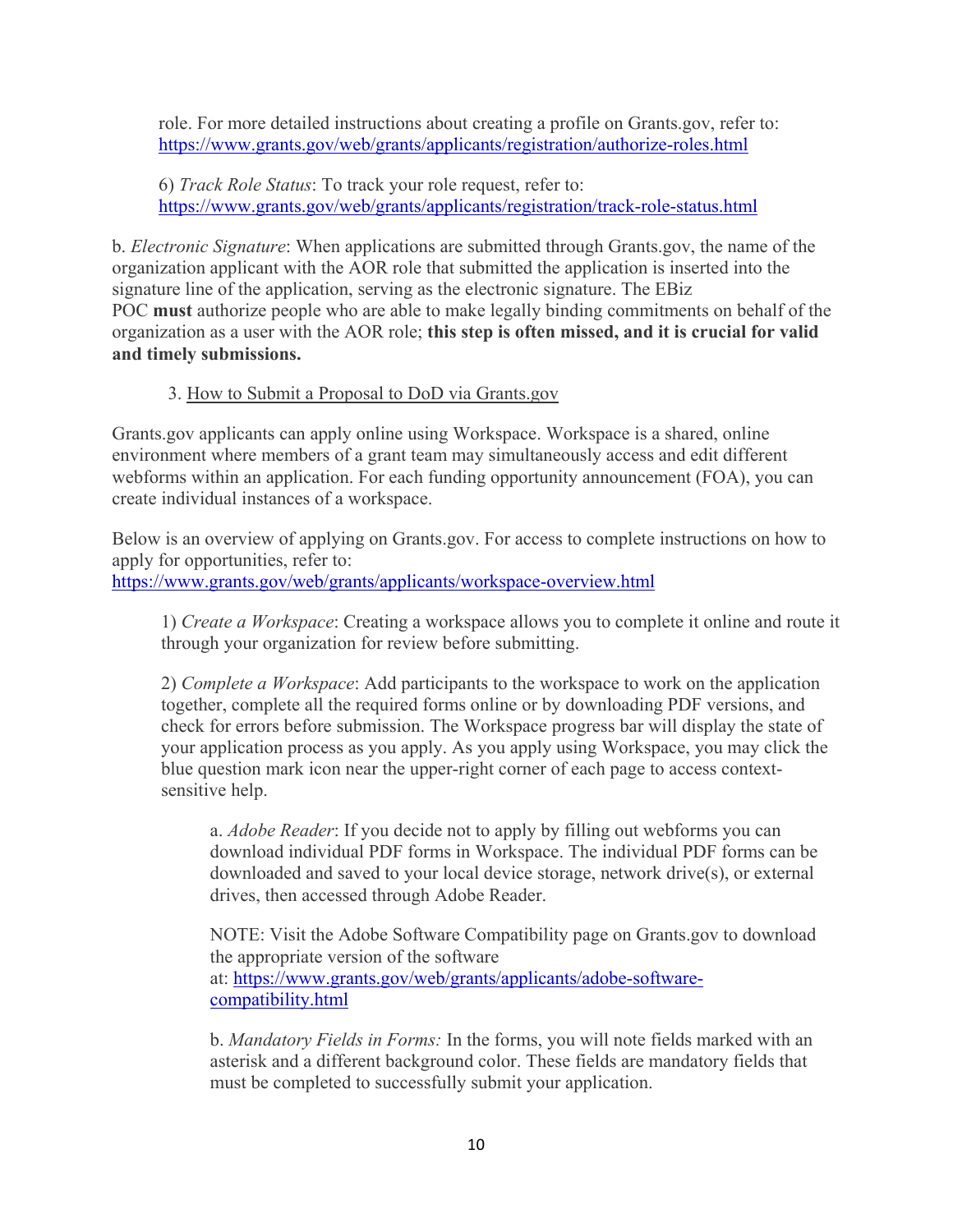c. *Complete SF-424 Fields First*: The forms are designed to fill in common required fields across other forms, such as the applicant name, address, and DUNS Number. Once it is completed, the information will transfer to the other forms.

3) *Submit a Workspace*: An application may be submitted through workspace by clicking the Sign and Submit button on the Manage Workspace page, under the Forms tab. Grants.gov recommends submitting your application package at least 24-48 hours prior to the close date to provide you with time to correct any potential technical issues that may disrupt the application submission.

4) *Track a Workspace Submission*: After successfully submitting a workspace application, a Grants.gov Tracking Number (GRANTXXXXXXXX) is automatically assigned to the application. The number will be listed on the Confirmation page that is generated after submission. Using the tracking number, access the Track My Application page under the Applicants tab or the Details tab in the submitted workspace.

For additional training resources, including video tutorials, refer to: https://www.grants.gov/web/grants/applicants/applicant-training.html

*Applicant Support*: Grants.gov provides applicants 24/7 support via the toll-free number 1-800- 518-4726 and email at support@grants.gov. For questions related to the specific grant opportunity, contact the number listed in the application package of the grant you are applying for.

If you are experiencing difficulties with your submission, it is best to call the Grants.gov Support Center and get a ticket number. The Support Center ticket number will assist the DoD with tracking your issue and understanding background information on the issue.

# 4. Timely Receipt Requirements and Proof of Timely Submission

a. *Online Submission.* All applications must be received by 4pm Eastern Daylight Time on the due date established for each program. Proof of timely submission is automatically recorded by Grants.gov. An electronic date/time stamp is generated within the system when the application is successfully received by Grants.gov. The applicant with the AOR role who submitted the application will receive an acknowledgement of receipt and a tracking number (GRANTXXXXXXXX) from Grants.gov with the successful transmission of their application. This applicant with the AOR role will also receive the official date/time stamp and Grants.gov Tracking number in an email serving as proof of their timely submission.

When DoD successfully retrieves the application from Grants.gov, and acknowledges the download of submissions, Grants.gov will provide an electronic acknowledgment of receipt of the application to the email address of the applicant with the AOR role who submitted the application. Again, proof of timely submission shall be the official date and time that Grants.gov receives your application. Applications received by Grants.gov after the established due date for the program will be considered late and will not be considered for funding by DoD.

Applicants using slow internet, such as dial-up connections, should be aware that transmission can take some time before Grants.gov receives your application. Again, Grants.gov will provide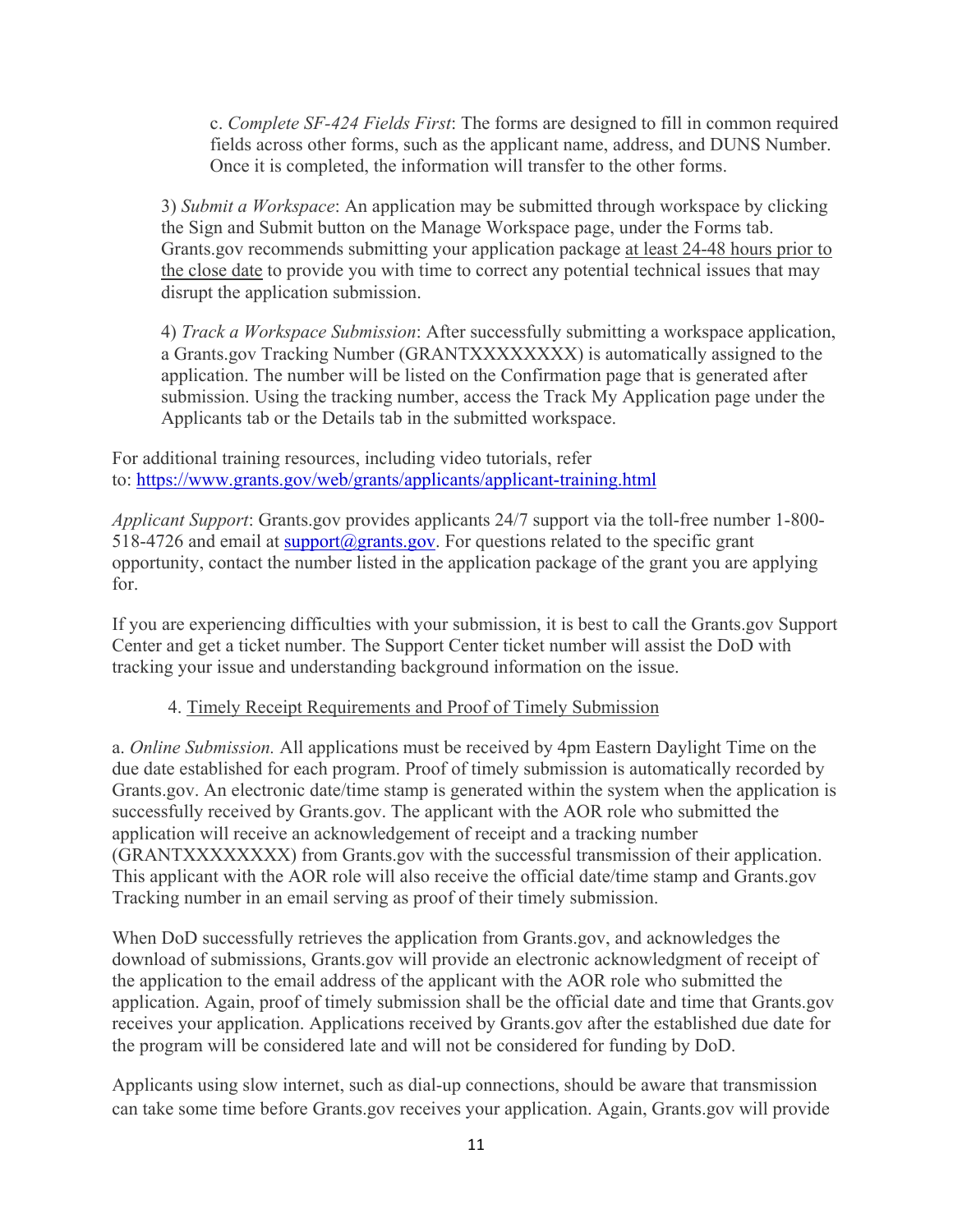either an error or a successfully received transmission in the form of an email sent to the applicant with the AOR role attempting to submit the application. The Grants.gov Support Center reports that some applicants end the transmission because they think that nothing is occurring during the transmission process. Please be patient and give the system time to process the application.

#### 5. Content and Form of Application Submission

DoD is interested in accelerating the commercial transition of DoD-funded research. For this reason, the application narrative detailing the technology to be commercialized must also clearly describe the extent to which the applicant (1) has commercialization resources (such as a technology transfer office) which could be utilized; (2) has an intellectual property rights strategy or office; and (3) demonstrates a plan for sustainability beyond the duration of the funding from the award.

Applicants must complete all forms in accordance with the instructions on the forms and the additional instructions below. **The application is limited to 15 pages, which applies to the technical portion of the application consisting of the following: Project Summary/Abstract and Project Narrative, as described below, as well as any letters of support that an applicant chooses to submit. Pages exceeding this limit will not be considered in the application evaluation.** 

# **The following SF 424 (R&R) forms and, as applicable, attachments are required for all applications:**

**FORM: The SF 424 (R&R) (Mandatory)** - The SF 424 (R&R) form is to be used as the cover page. Complete this form first to populate data in other forms. By submitting an application through Grants.gov, the Authorized Representative (identified by username and password) is providing an "electronic signature." By "signing" the SF 424 (R&R), an applicant is providing the certification required by 32 CFR Part 28 regarding lobbying as contained in Section II.F.2 of this PA. If you encounter problems, contact customer support at 1-800-518-4726 or at support $@$ grants.gov. Tutorials may be printed by right-clicking on the tutorial and selecting "Print."

**FORM: Research & Related Other Project Information (Mandatory)** – Complete questions 1 through 6 and attach a file for items 7, 8, and, as applicable, 12. Under this PA, applicants are not required to provide attachments for items 9, 10, and 11. The files **must** comply with the following instructions:

#### **Project Summary/Abstract (Field 7 on the form) (Mandatory)** – The Project Summary/Abstract must be no longer than a single page. The abstract must be marked that it is publicly releasable, as abstracts for all awarded applications will be placed on a DoD website(s) searchable by the public. The abstract should provide a concise description of the product / idea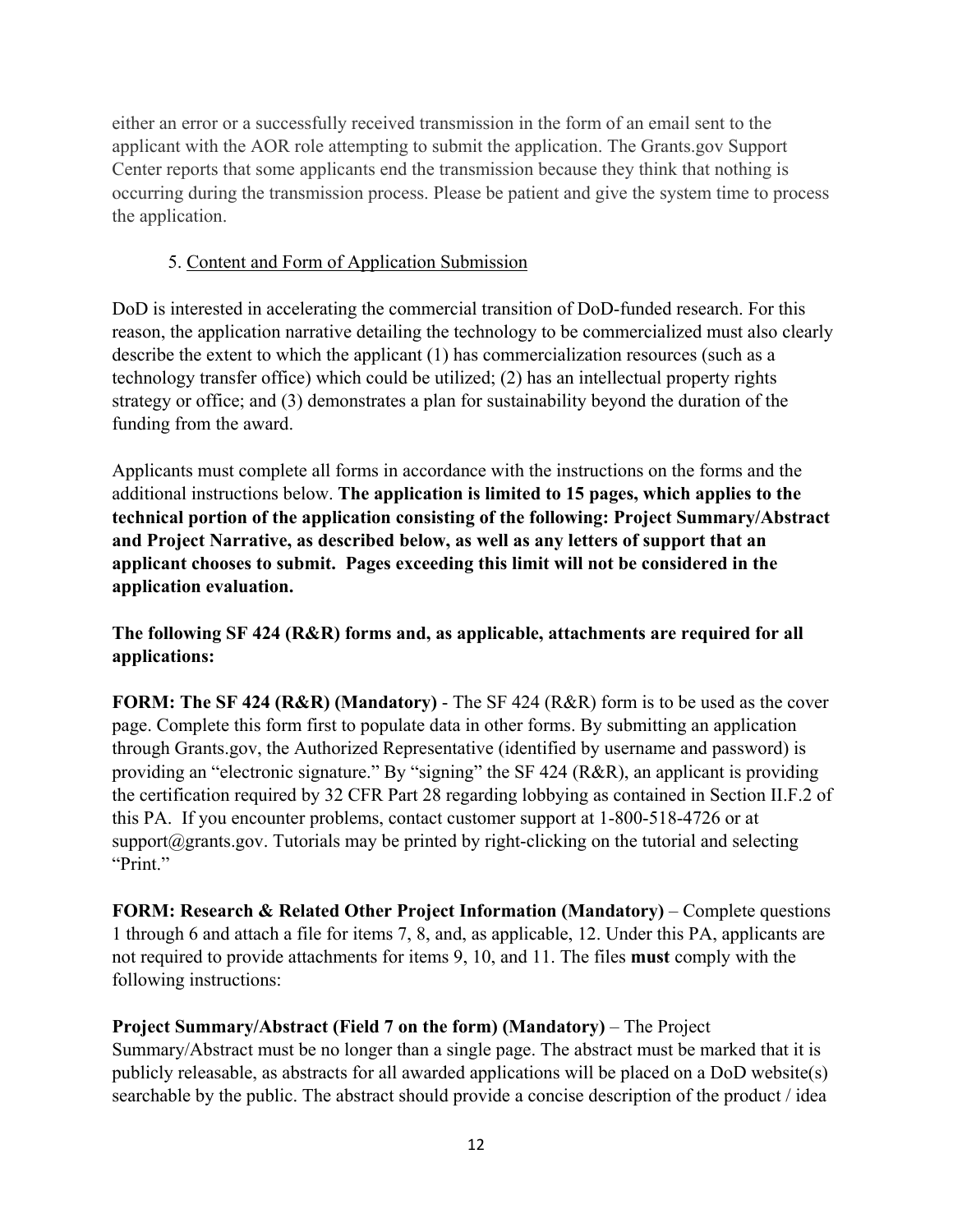which the team intends to commercialize. The header of the abstract should identify the PI, the institution, and the proposal title.

To attach a project summary/abstract, click "Add Attachment."

# **Project Narrative (Field 8 on the form)** – The project narrative must address the following:

- Scientific or Technical Merit of the Underlying Research and Proposed Product
	- o Clearly describe the underlying research from the previously funded DoD research award which leads to the proposed product.
	- o Describe the specific product to be commercialized. This should be a specific product, not a general technology capability.
	- o Describe the product's essential capabilities.
- Contribution to DoD Technical Capabilities
	- o Describe the vision for how this product could be of potential value to a DoD entity and how it might be acquired. (e.g. via a new 'Start Up' business, licensing the technology to other businesses to produce, etc.)
- Composition and Capabilities of the Team
	- o Describe the team's qualifications and experience with respect to commercializing the proposed product.
	- o For projects where the Entrepreneurial Lead (EL) is an international student or PhD student – what is status of the EL's Visa and finish date of the program of study?
	- o Are the Mentor, PI, and EL co-located?
	- o Are the EL, PI, or Mentor related in any way?
	- o How many courses is the PI teaching in the upcoming semester? How many courses is the EL taking or teaching?
	- o Has everyone read the syllabus, and is everyone aware of the time commitment?
- Potential for Commercialization and Expected Benefits
	- o Describe why the team believes the proposed product has commercial potential.
	- o Who are the team's target consumers and what capability will this effort provide them?
	- o How would you demonstrate the value of your product?
	- o What is the estimated time for the commercialization effort to achieve market impact?
	- o Describe a plan for continuing the commercialization effort beyond the duration of this award.
	- o Describe how the team would use a \$40,000-\$70,000 grant.
- Resources, Facilities and Equipment Available for Commercialization
	- $\circ$  Briefly describe what commercialization resources are available to the team and how those resources will be engaged during the commercialization effort.
	- o Describe the intellectual property rights strategy for this effort, including how intellectual property will be shared or protected.
	- o Briefly describe the physical facilities available to the team for the commercialization effort.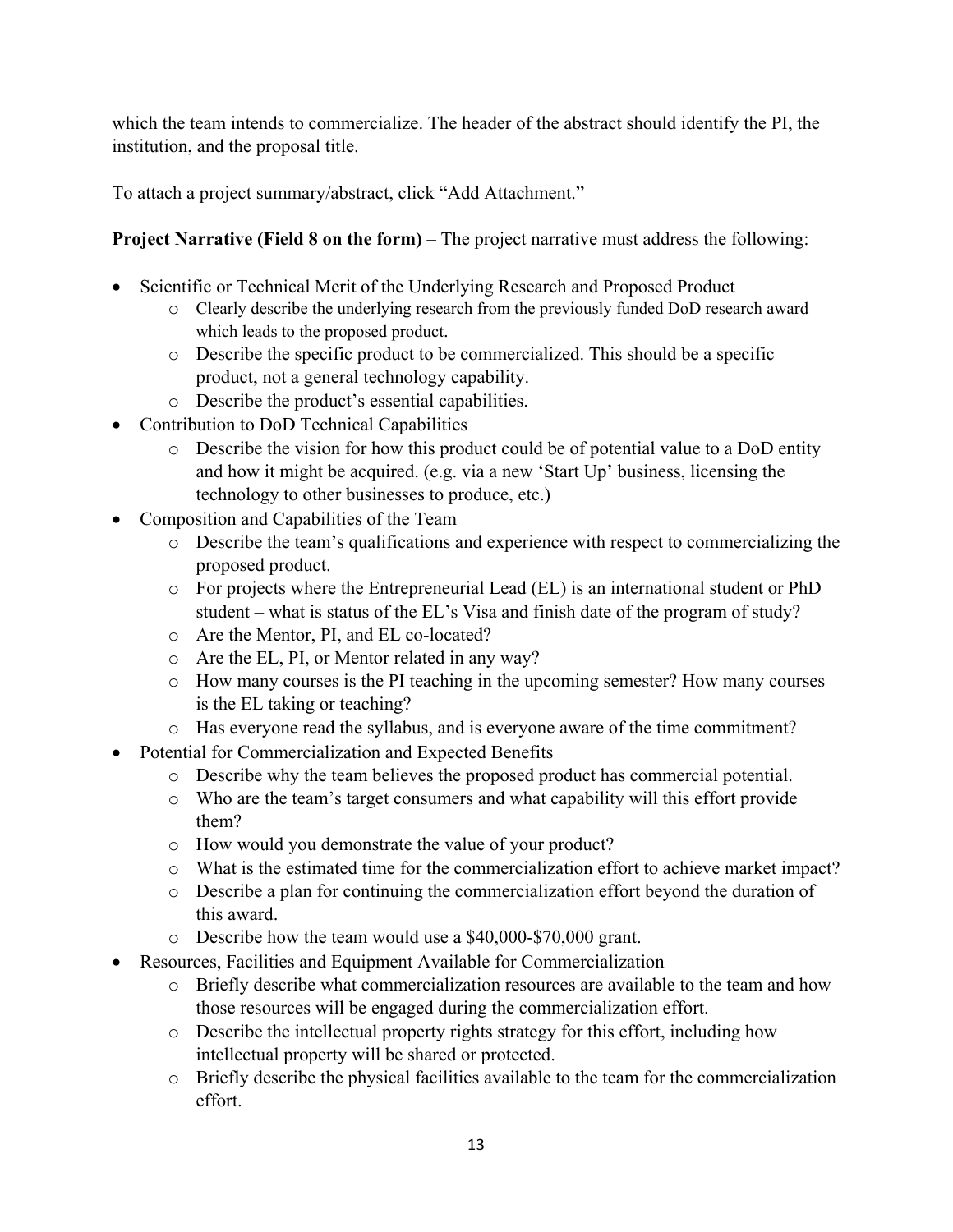To attach the project narrative, click "Add Attachment."

**Other Attachments (Field 12 on the form)** – To include any other relevant attachments, all of which must be in PDF format, click "Add Attachment."

**FORM: SF 424 (R&R) Research & Related Budget (Mandatory)** – Complete Sections A through H and attach a budget justification in Section L. The budget must be consistent with a 12-month period of award and include the total amount requested and a breakdown by cost element. Additionally, the budget should be appropriate for the activities of the program, namely travel to the I-Corps initial and final presentations at the beginning and end of the 7-week course (respectively), as well as travel costs (transportation, lodging, etc.) to conduct 100 "customer discovery" interviews once the I-Corps course has begun. Partial salary for the Entrepreneurial Lead is allowable, and in exceptional cases partial salary for the Technical Lead/PI may be permitted. The team may budget for other commercialization activities after the 7-week course has concluded, but the bulk of the budget is expected to be focused on completing interview activities during the 7 week I-Corps course. The budget justification should provide additional data (not included in Sections A through H) by element of cost, sufficient to meet the guidance provided below and ensure meaningful evaluation.

# **Note: Be sure that the total amount requested in the budget agrees with the amount entered in Block #15 of the Cover Page (Form SF 424 (R&R)).**

To evaluate compliance with Title IX of the Education Amendments of 1972 (20 U.S.C. A§ 1681 Et. Seq.), the Department of Defense is collecting certain demographic and career information to be able to assess the success rates of women who are proposed for key roles in applications in science, technology, engineering, or mathematics disciplines. To enable this assessment, each application must include the following two forms completed as indicated.

#### **FORM: SF-424 (R&R) Research and Related Senior/Key Person Profile (Expanded)**

**(Mandatory)** -- The Degree Type and Degree Year fields on the Research and Related Senior/Key Person Profile (Expanded) form will be used by DoD as the source for career information. In addition to the required fields on the form, applicants must complete these two fields for all individuals that are identified as having the project role of PD/PI or Co-PD/PI on the form. Additional senior/key persons can be added by selecting the "Next Person" button. Biographical sketches are required for the PI and for other key personnel (not to exceed three (3) pages each). These will not be included in the page count. Be sure to include education and the year in which each degree was received.

**FORM: SF-424 (R&R) Research and Related Personal Data (Mandatory) --** This form will be used by DoD as the source of demographic information, such as gender, race, ethnicity, and disability information for the Project Director/Principal Investigator and all other persons identified as Co-Project Director(s)/Co-Principal Investigator(s). Each application must include this form with the name fields of the Project Director/Principal Investigator and any Co-Project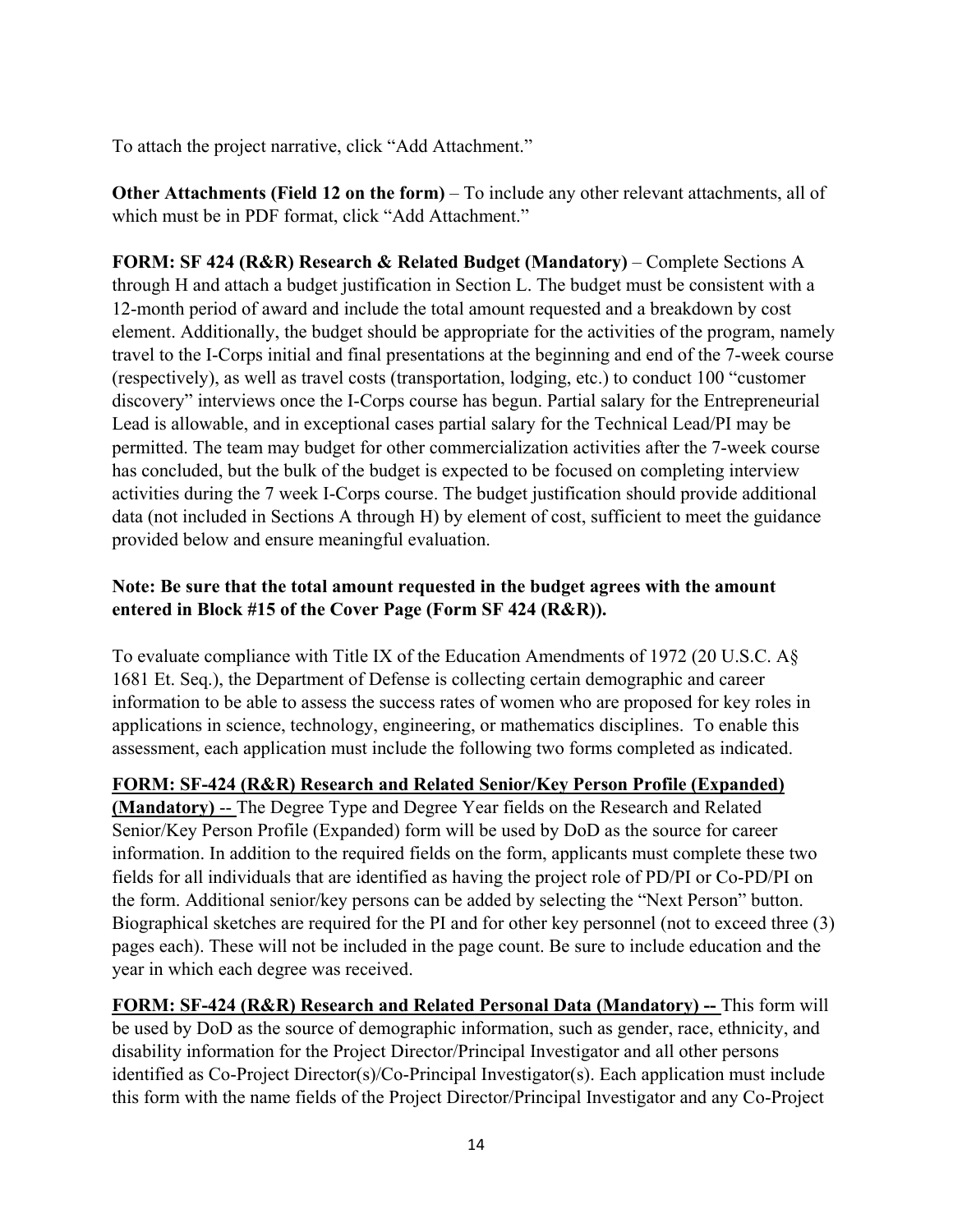Director(s)/Co-Principal Investigator(s) completed; however, provision of the demographic information in the form is voluntary. If completing the form for multiple individuals, each Co-Project Director/Co-Principal Investigator can be added by selecting the "Next Person" button. The demographic information, if provided, will be used for statistical purposes only and will not be made available to merit reviewers. Applicants who do not wish to provide some or all of the information should check or select the "Do not wish to provide" option.

# 6. Unique Entity Identifier and System for Award Management (SAM)

Each eligible applicant under this PA is required to (a) be registered in SAM prior to submitting its application; (b) provide a valid Dun and Bradstreet Universal Numbering System (DUNS) number in its application; and (c) continue to maintain an active SAM registration with current information at all times during which it has an active federal award or an application or plan under consideration by an agency.

ACC-APG-RTP Division on behalf of the ARO, as the awarding office for awards under this PA, will not make an award to an applicant until the applicant has complied with all applicable DUNS and SAM requirements. If an applicant has not fully complied with the requirements by the time ACC-APG-RTP Division is ready to make an award, the evaluation panel will determine that the applicant is not qualified to receive an award and use that determination as a basis for making an award to another applicant.

#### 7. Submission Dates and Times

a. Applications must be received by 4:00 p.m. Eastern Daylight Time, 15 June 2020. Proposals submitted after the closing date will not be considered by the government.

Applicants are responsible for submitting their applications in sufficient time to allow them to reach Grants.gov by the time specified in this PA. If the application is received by Grants.gov after the exact time and date specified as the deadline for receipt, it will be considered "late" and will not be considered for review. Acceptable evidence to establish the time of receipt by Grants.gov includes documentary evidence of receipt maintained by Grants.gov.

**To avoid the possibility of late receipt, which will render the application ineligible for consideration, it is strongly recommended that applications be uploaded at least 2 days before the deadline established in the PA. This will help avoid problems caused by high system usage or any potential technical and/or input problems involving the applicant's own equipment.** 

If an emergency or unanticipated event interrupts normal federal government processes so that applications cannot be received by Grants.gov by the exact time specified in this PA, and the situation precludes amendment of the PA closing date, the time specified for receipt of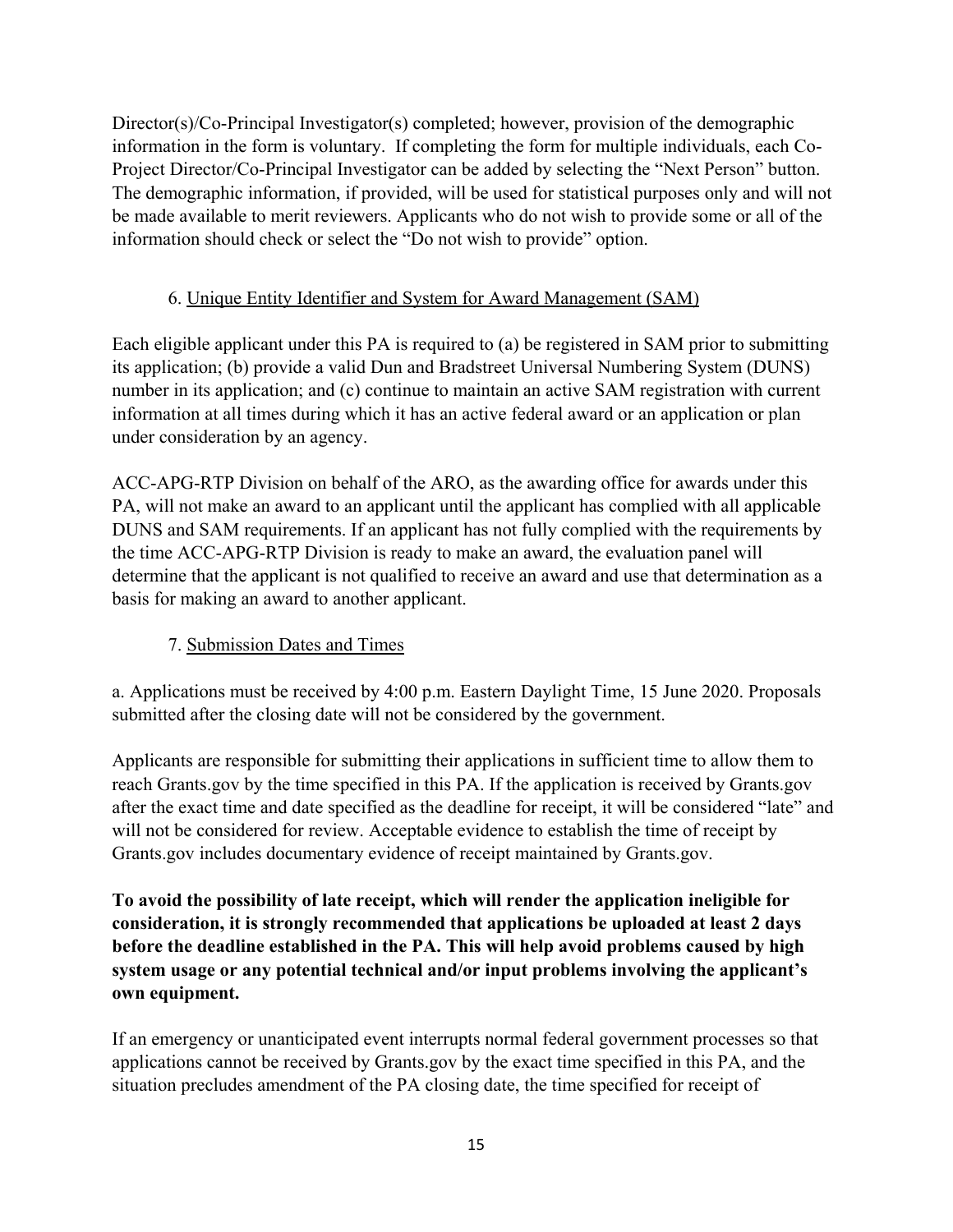applications will be deemed to be extended to the same time of day specified in this PA on the first work day on which normal federal government processes resume.

b. **Application Receipt Notices** - After an application is submitted to Grants.gov, the Authorized Representative (listed in Block #19 of the SF-424) will receive a series of three e-mails from Grants.gov. The first e-mail will confirm receipt of the application by the Grants.gov system, and the second e-mail will indicate that the application has either been successfully validated by the system prior to transmission to ARO or has been rejected due to errors. The second email will also determine if the proposal is late based on the aforementioned receipt time. A third e-mail should be received once ARO has confirmed receipt of the application within 10 days from the application due date. The last e-mail will indicate that the application has been received and provide the assigned tracking number. Applicants can track the status of their applications through at https://www.grants.gov/web/grants/applicants/track-my-application.html.

# 8. Funding Restrictions

- a. Funds from an award may not be used for additional research, or to fund the acquisition of research equipment, supplies unrelated to commercialization activities, or profit/fees.
- b. Applications may not request funds for, and awards under this PA may not be used for, subawards.

# 9. Other Submission Requirements

An applicant may withdraw an application at any time before award by written notice or by email. Notice of withdrawal shall be sent to the Grants Officer identified in Section II.G, of this PA. Withdrawals are effective upon receipt of notice by the Grants Officer.

# **E. Application Review Information**

# 1. Criteria

Primary evaluation criteria (of equal importance to each other) are:

- a. Overall scientific or technical merit and innovation of the underlying research and the proposed product. Demonstration of the essential capabilities of the product.
- b. Potential DoD interest and contribution to the balance of the overall DoD technical capabilities.
- c. The composition and capabilities of the applicant team. Their qualifications and experience relevant to commercializing the proposed product.
- d. Potential for commercial application and benefits expected to accrue. Potential impact on the identified market. Time horizon to realize the market impact. Demonstration of a plan for sustainability beyond the duration of the funding from this award.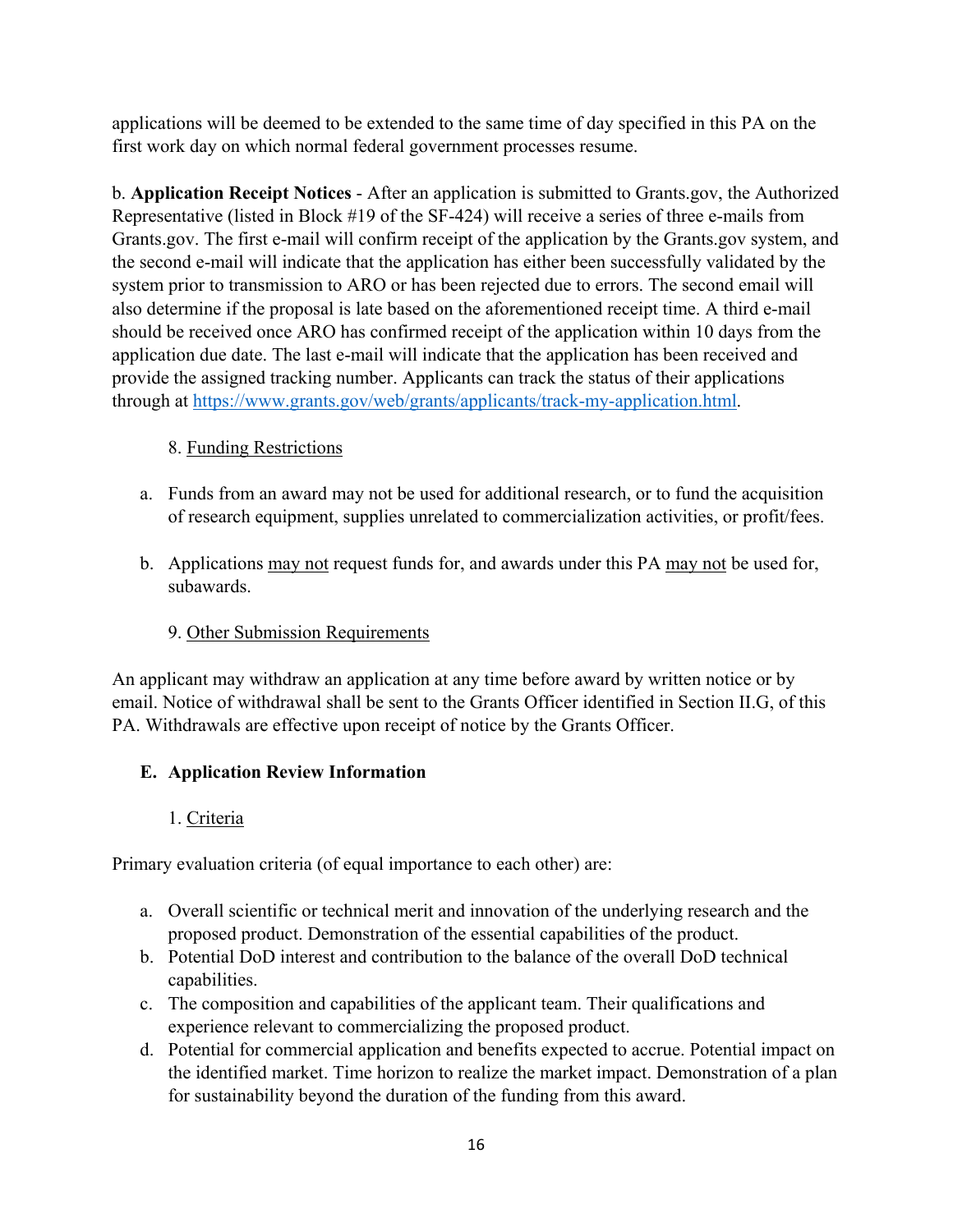e. Available facilities and equipment. The extent to which an institute of higher education has commercialization resources (such as a technology transfer office or intellectual property rights strategy) and has a plan for engaging those resources in the program's implementation

\*\*NOTE: Cost sharing will not be a consideration in proposal evaluation.

#### 2. Review and Selection Process

A white paper is not necessary to be eligible for an award under this PA. However, if an informal white paper of 1 or 2 pages is submitted by email to the DoD program manager identified in Section II G by 15 May 2020 an I-Corps program official will respond with comments.

All proposals are treated as procurement sensitive and are disclosed only for the purpose of evaluation. Proposals that pass an initial review will be subject to a peer review by qualified government scientists.

Each proposal will be evaluated based on the evaluation criteria above rather than against other proposals for research in the same general area.

Upon completion of an evaluation against the criteria above, a proposal selected for possible award will be analyzed for the realism and reasonableness of costs. Proposal costs must be determined reasonable and realistic before the Government can make an award.

The initial evaluation will be based on the written submission. Teams that are recommended will be scheduled to engage in a telephone interview call with the I-Corps  $\omega$  DoD Program Manager and NSF's I-Corps Management Team. The purpose of this conference call is to assess the applicant team's capabilities and commitment to the program and to clarify questions about the written proposal. At the conclusion of this initial call, teams may be invited for a second telephone interview that includes both the NSF I-Corps Management team and instructors of the I-Corps Teams Curriculum.

The evaluation panel will consist of technical experts who are Government employees or who are detailed under the Intergovernmental Personnel Act (IPA). Restrictive notices notwithstanding, one or more support contractors or advisors external to the US Government may be utilized as subject-matter-expert technical consultants. These individuals will sign a conflict of interest statement and a non-disclosure agreement prior to receiving proposal information.

Approval of the recommendation for award is the authority of the Director of the OUSD(R&E) Research Directorate/Basic Research Office.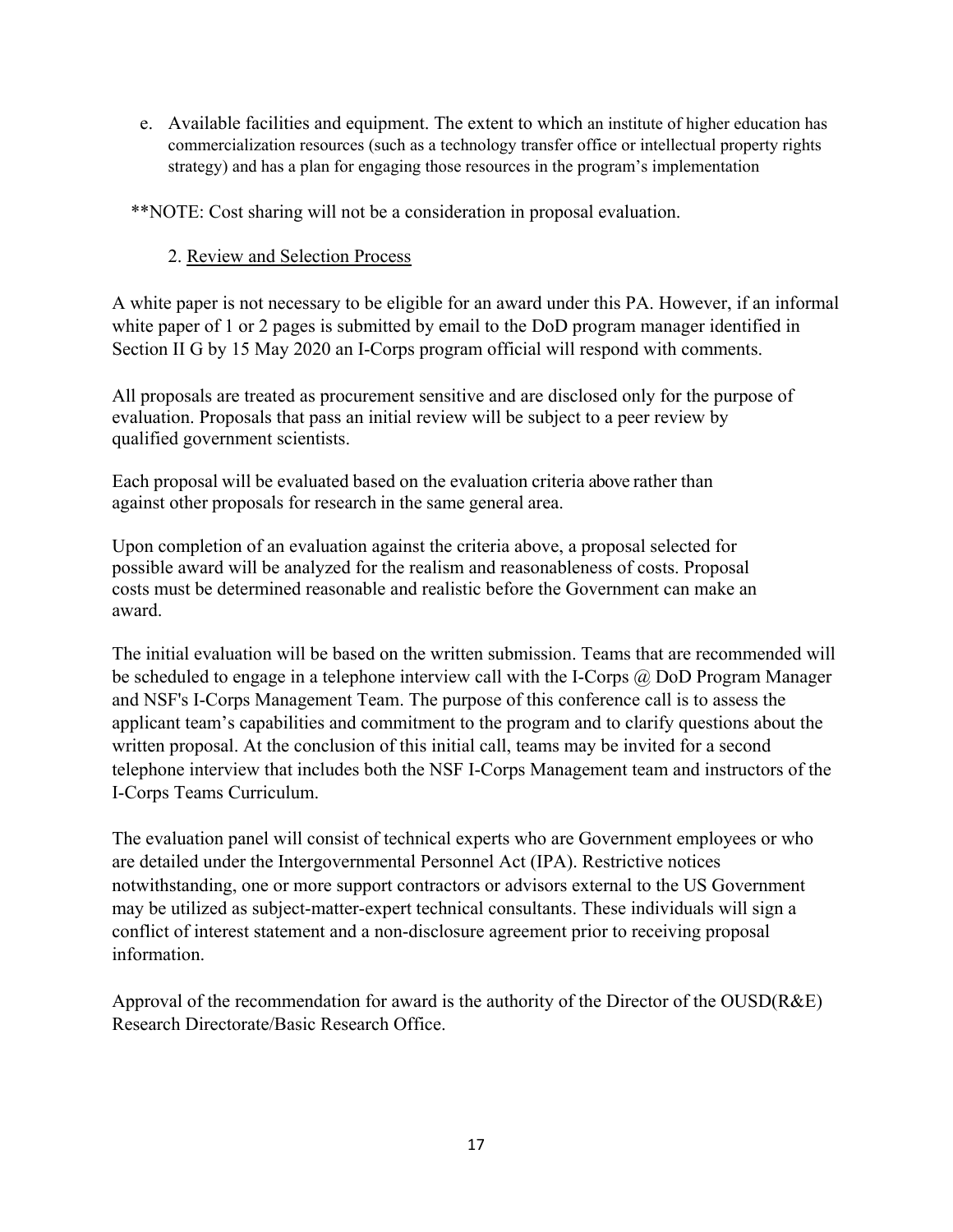#### 3. Anticipated Announcement and Federal Award Dates

Decisions are expected to be announced by acceptance/declination letters via email. At the discretion of the government, awards may be made at any time after the issue date of this PAA. All awards are expected to be in place by 30 Sep 2020.

# 4. Recipient Qualification

The Office of Management and Budget (OMB) has issued final guidance implementing section 872 of the Duncan Hunter National Defense Authorization Act for Fiscal Year 2009 as it applies to grants. As required by section 872, OMB and the General Services Administration have established the Federal Awardee Performance and Integrity Information System (FAPIIS) as a repository for government-wide data related to the integrity and performance of entities awarded federal grants and contracts. This final guidance implements reporting requirements for recipients and awarding agencies; requires awarding agencies to consider information in FAPIIS before awarding a grant to a non-federal entity; and addresses how FAPIIS and other information may be used in assessing recipient integrity.

Specifically, effective January 1, 2016, the guidance requires:

a. Federal awarding agencies to report information to FAPIIS about any termination of an award due to a material failure to comply with the award terms and conditions; any administrative agreement with a non-federal entity to resolve a suspension or debarment proceeding; and any finding that a non-federal entity is not qualified to receive a given award, if the finding is based on criteria related to the entity's integrity or prior performance under federal awards.

b. Federal awarding agencies, prior to making award to a non-federal entity, to review information in FAPIIS to determine that entity's eligibility to receive the award.

c. Recipients of federal contracts, grants, and cooperative agreement awards with a cumulative total value exceeding \$10,000,000 are required to provide information to FAPIIS on certain civil, criminal, and administrative proceedings that reached final disposition within the most recent five year period and that were connected with the award or performance of a federal award; and to disclose semiannually the information about the criminal, civil, and administrative proceedings described in section 872(c).

d. Notice of funding opportunities and federal award terms and conditions to inform a nonfederal entity that it may submit comments to FAPIIS (https://www.fapiis.gov) about any information the federal awarding agency had reported to the system about the non-federal entity, for consideration by the awarding agency in making future awards to the non-federal entity.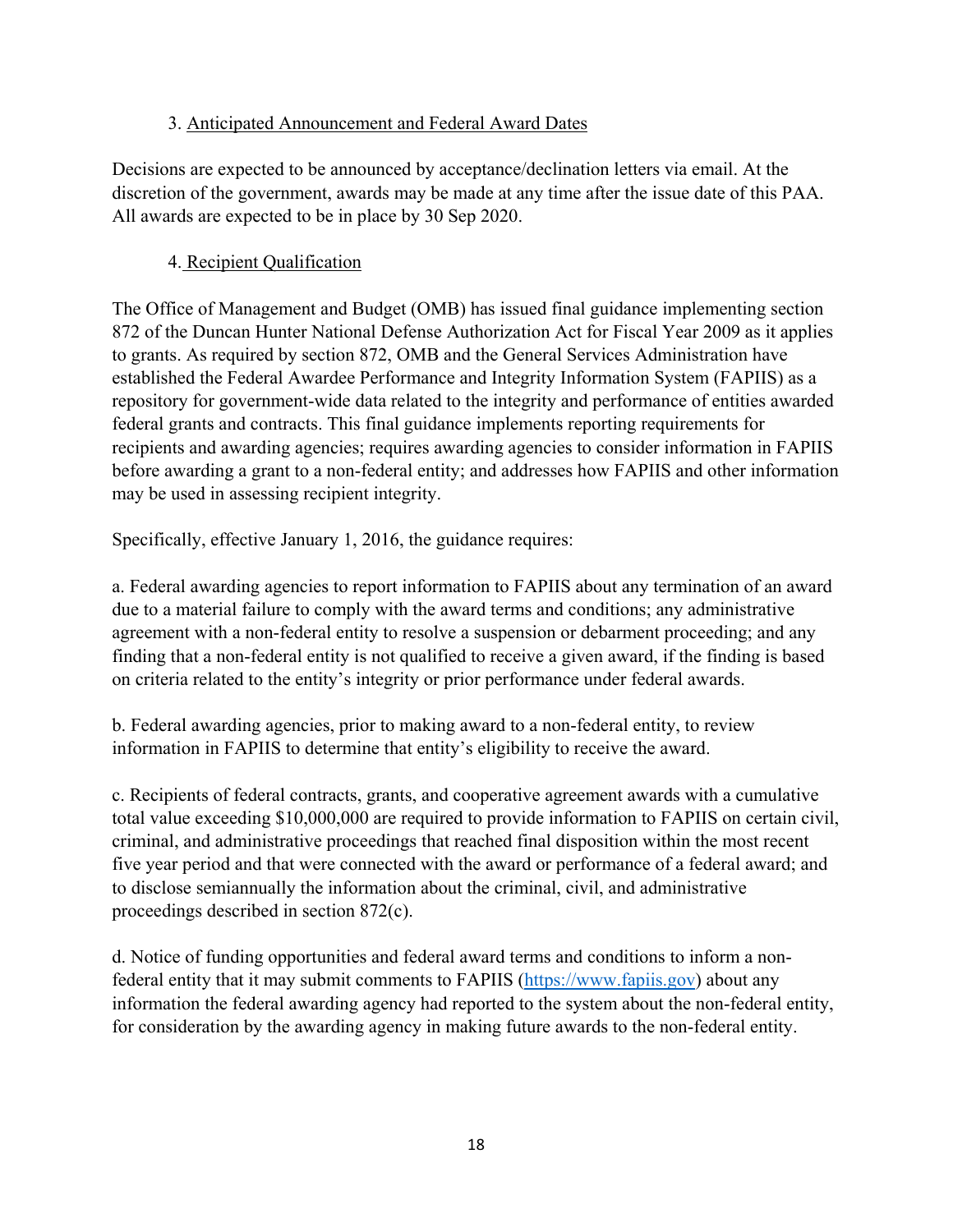# **F. Federal Award Administration Information**

#### 1. Federal Award Notices

Notification of selection of all applications will be e-mailed by ARO by 30 Sep 2020.

The notification e-mail regarding a successful application must not be regarded as authorization to commit or expend DoD funds. A grant award signed by the DoD Grants Officer is the authorizing document. Applicants whose applications are recommended for negotiation of award will be contacted by a DoD Contract/Grant Specialist to discuss any additional information required for award. This may include representations and certifications, revised budgets or budget explanations, or other information as applicable to the proposed award. The award start date will be determined at this time.

#### 2. Administrative and National Policy Requirements

a. Each grant awarded under this PA will be governed by the general terms and conditions in effect at the time of the award that conform to DoD's implementation of OMB guidance applicable to financial assistance in 2 CFR part 200, "Uniform Administrative Requirements, Cost Principles, and Audit Requirements for Federal Awards." The DoD Research and Development General Terms and Conditions (latest version, July 2018) are located at https://www.onr.navy.mil/Contracts-Grants/submit-proposal/grants-proposal/grants-termsconditions.aspx.

These terms and conditions are incorporated by reference in this PA.

b. A recipient must comply with all applicable national policy requirements. The key national policy requirements that may relate to an award under this PA are included in the terms and conditions specified in paragraph 2.a. above.

# c. **The following representations are required for grant awards**:

Starting 2 Feb 2020 each awarding and administrative office shall:

Review SAM registrations to assure that the "Financial Assistance Certification and Representation Report" has been agreed to by the applying entity.

If office policy requires, then download a copy of the report and add to the official grant file.

#### 3. Reporting

Recipients must submit a final financial report using the Standard Form (SF)-425, Federal Financial Report.